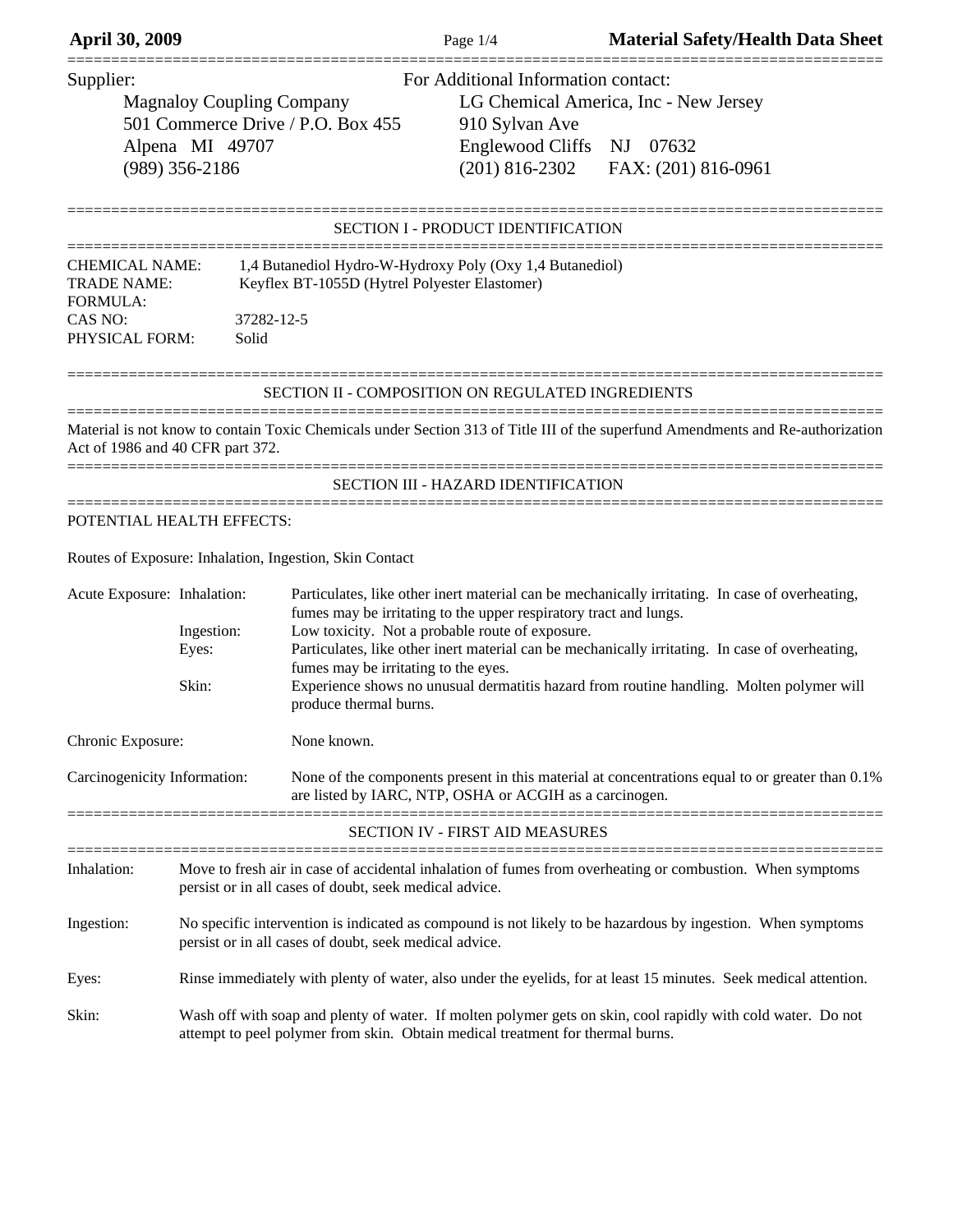#### ============================================================================================= SECTION V - FIRE AND EXPLOSION HAZARD DATA

FLASH POINT: 330 - 390° C

============================================================================================= FLAMMABLE LIMITS: LEL: N/A UEL: N/A

EXTINGUISHING MEDIA: Water spray, dry powder, foam, carbon dioxide (CO2).

SPECIAL FIRE FIGHTING PROCEDURES: Fullface self-contained breathing equipment used in positive pressure mode should be worn to prevent inhalation of airborne contaminants.

UNUSUAL FIRE AND EXPLOSION HAZARDS: Carbon monoxide (CO) and smoke is possible.

# ============================================================================================= SECTION VI - ACCIDENTAL RELEASE MEASURES =============================================================================================

Personal precautions: Wear appropriate personal protection during cleanup, such as impervious gloves, boots and coveralls.

Environmental precautions: Should not be released into the environment. The product should not be allowed to enter drains, water courses or the soil.

Methods for cleaning up: Clean up promptly by sweeping or vacuum. Package all material in plastic, cardboard or metal containers for disposal. Refer to Section 13 of this MSDS for proper disposal methods.

# ============================================================================================= SECTION VII - HANDLING AND STORAGE =============================================================================================

Handling: Take measures to prevent the build up of electrostatic charge. Heat only in areas with appropriate exhaust ventilation.

Storage: Keep containers dry and tightly closed to avoid moisture absorption and contamination. Keep in a dry, cool place.

## ============================================================================================= SECTION VIII - EXPOSURE CONTROLS / PERSONAL PROTECTION

============================================================================================= Respiratory Protection: No personal respiratory protective equipment normally required when handling the product itself. See "Engineering Measures" section below for precautions to be taken when heating or processing this material.

Eye/Face Protection: Safety glasses with side-shields

Hand Protection: Protective gloves

Skin and Body Protection: Long sleeved clothing

Additional Protective Measures: None

General Hygiene Considerations: handle in accordance with good industrial hygiene and safety practice.

Engineering Measures: Heat only in areas with appropriate exhaust ventilation. Adequate ventilation and/or appropriate respiratory protection may also be necessary to minimize employee exposure to processing vapors.

| SECTION IX - PHYSICAL AND CHEMICAL PROPERTIES |                          |                   |                               |  |  |  |
|-----------------------------------------------|--------------------------|-------------------|-------------------------------|--|--|--|
|                                               |                          |                   |                               |  |  |  |
| Form:                                         | Solid                    | Evaporation rate: | N/A                           |  |  |  |
| Appearance:                                   | cylindrical part         | Specific Gravity: | $1.19$ (H <sub>2</sub> 0 = 1) |  |  |  |
| Color:                                        | Blue/Green               | Bulk density:     | Not established               |  |  |  |
| Odor:                                         | <b>None</b>              | Vapor pressure:   | N/A                           |  |  |  |
| Melting Point:                                | $150-225$ °C (302-437°F) | Vapor density:    | N/A                           |  |  |  |
| <b>Boiling Point:</b>                         | N/A                      | pH:               | N/A                           |  |  |  |
| Water Solubility:                             | Insoluble                |                   |                               |  |  |  |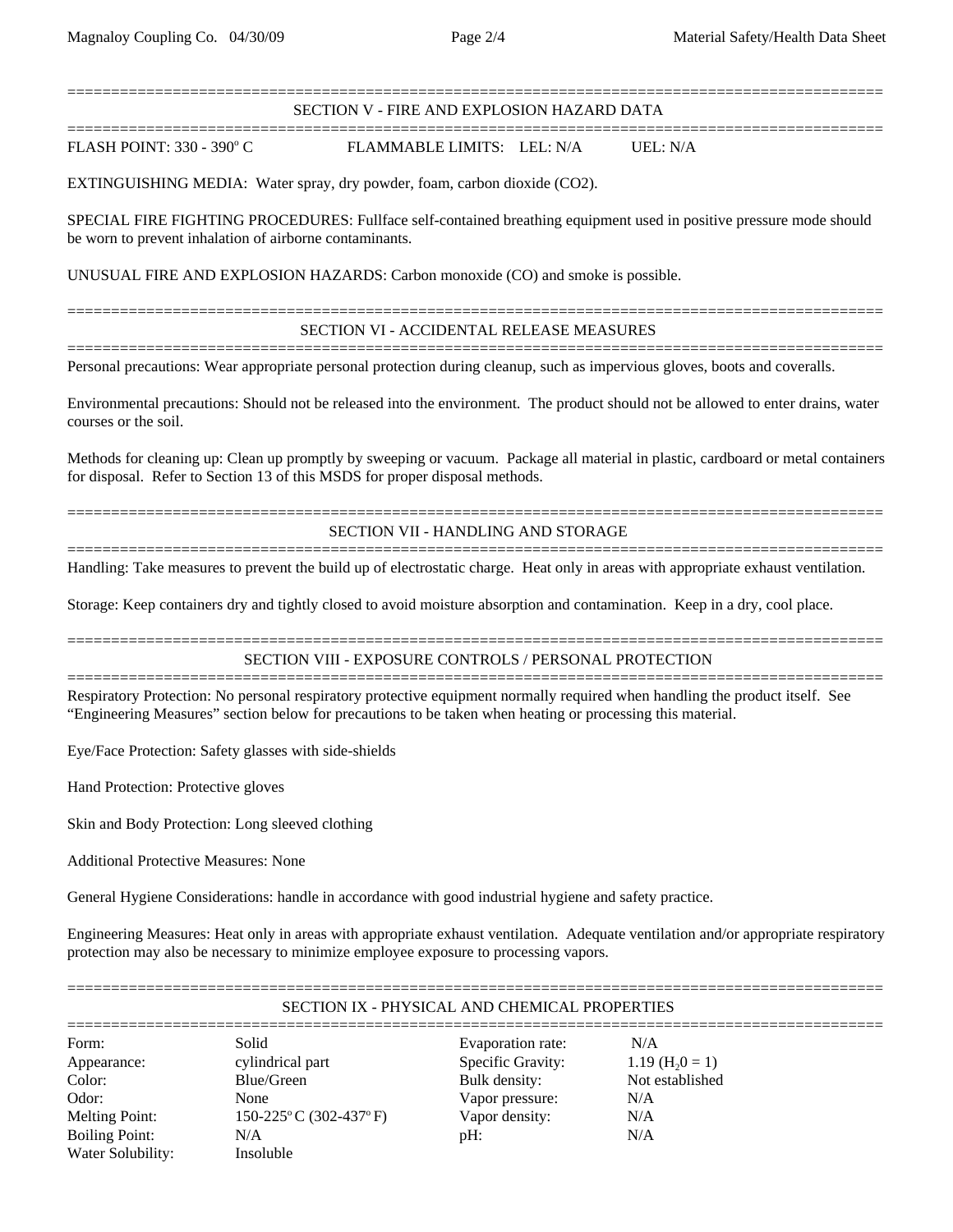|                                      | SECTION X - STABILITY AND REACTIVITY                                                                                                                                                                                                                                                                                                                                                                                     |  |  |  |
|--------------------------------------|--------------------------------------------------------------------------------------------------------------------------------------------------------------------------------------------------------------------------------------------------------------------------------------------------------------------------------------------------------------------------------------------------------------------------|--|--|--|
| Stability:                           | Stable at normal temperatures and storage conditions                                                                                                                                                                                                                                                                                                                                                                     |  |  |  |
| Hazardous Polymerization:            | Will Not Occur                                                                                                                                                                                                                                                                                                                                                                                                           |  |  |  |
| Conditions to Avoid:                 | Keep away from oxidizing agents and open flame. To avoid thermal decomposition, do not<br>overheat.                                                                                                                                                                                                                                                                                                                      |  |  |  |
| Incompatible Material:               | Incompatible with oxidizing agents                                                                                                                                                                                                                                                                                                                                                                                       |  |  |  |
| Hazardous decomposition:             | Hazardous gases and vapors can be released, Carbon Dioxide, Carbon Monoxide, Hydrogen                                                                                                                                                                                                                                                                                                                                    |  |  |  |
|                                      | Bromide (minor), tetrahydrofuran (minor), and smoke are all possible.                                                                                                                                                                                                                                                                                                                                                    |  |  |  |
|                                      | SECTION XI - TOXICOLOGICAL INFORMATION                                                                                                                                                                                                                                                                                                                                                                                   |  |  |  |
|                                      | This material has not been evaluated as a whole for health effects.                                                                                                                                                                                                                                                                                                                                                      |  |  |  |
|                                      | SECTION XII - ECOLOGICAL INFORMATION                                                                                                                                                                                                                                                                                                                                                                                     |  |  |  |
| <b>Aquatic Toxicity:</b>             | No information is available. Toxicity is expected to be low based on insolubility in water. Do not<br>discharge to streams, ponds, lakes or sewers.                                                                                                                                                                                                                                                                      |  |  |  |
|                                      | SECTION XIII - DISPOSAL CONSIDERATIONS                                                                                                                                                                                                                                                                                                                                                                                   |  |  |  |
| Product:                             | Where possible recycling is preferred to disposal or incineration. This product has a high fuel value and<br>incineration with energy recovery is desirable where recycling is not possible, but incinerator must be<br>capable of scrubbing out acidic combustion products. Treatment, storage, transportation, and disposal<br>must be in accordance with applicable federal, state/provincial, and local regulations. |  |  |  |
|                                      | Contaminated packaging: Recycling is preferred when possible. The generator of waste material has the responsibility for proper<br>waste classification, transportation and disposal in accordance with applicable federal, state and local<br>regulations.                                                                                                                                                              |  |  |  |
|                                      | SECTION XIV - TRANSPORT INFORMATION                                                                                                                                                                                                                                                                                                                                                                                      |  |  |  |
| US DOT Classification:               | Not Regulated                                                                                                                                                                                                                                                                                                                                                                                                            |  |  |  |
| ICAO/IATA (air):                     | Not Regulated                                                                                                                                                                                                                                                                                                                                                                                                            |  |  |  |
| IMO / IMDG (maritime): Not Regulated |                                                                                                                                                                                                                                                                                                                                                                                                                          |  |  |  |